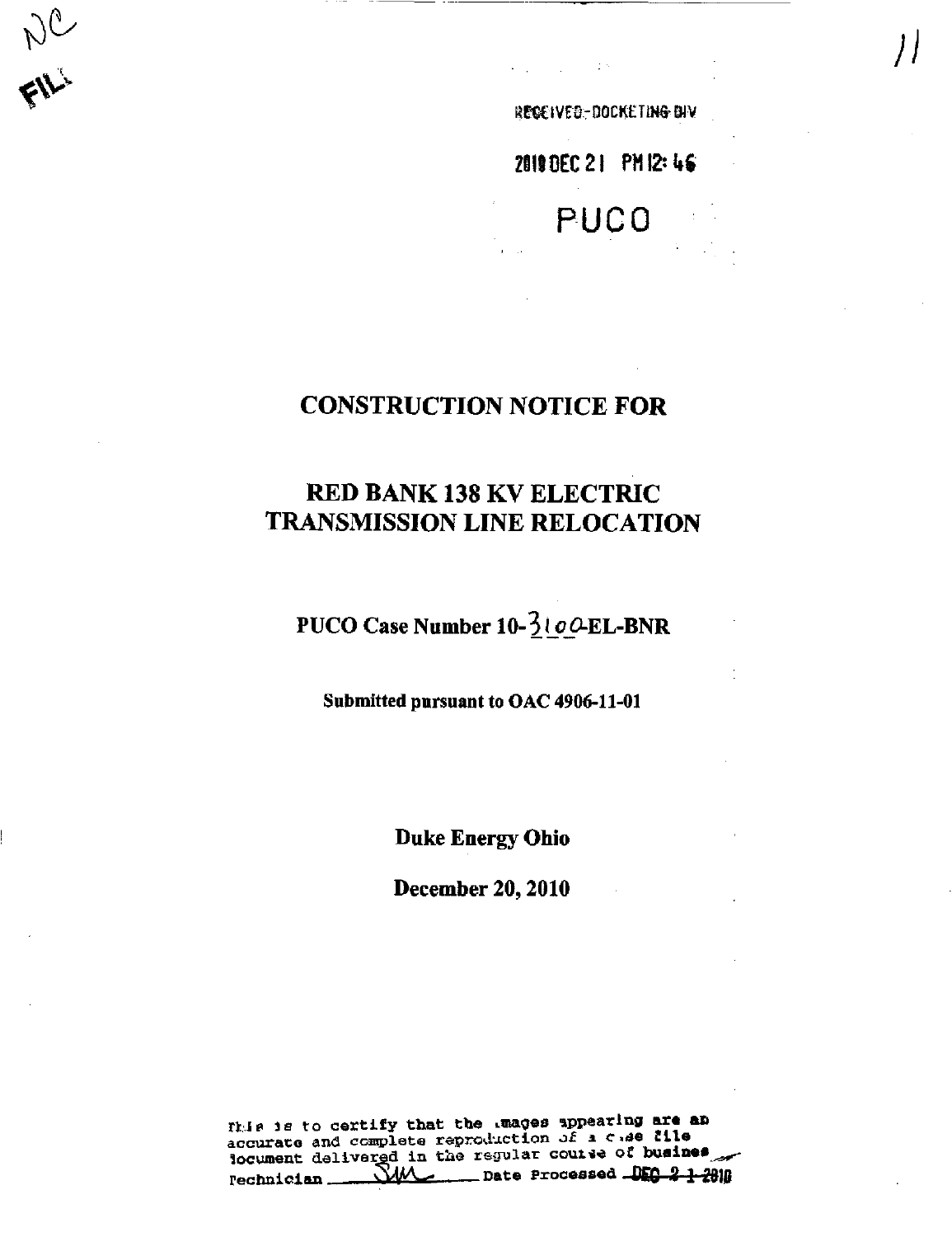#### (1) Project Name

This proposed project is the Red Bank Substation 138,000 (138 kV) Electric Transmission Line Relocation.

 $\sim$ 

#### (2) Project Description

This project qualifies as a Construction Notice (CN) because it fits the criteria of OAC 4906-1-01, Appendix A (1) (D), "Line(s) one hundred twenty-five kV and above, but less than three hundred kV, and not greater than 0.2 miles in length." The proposed 138 kV transmission line relocation is approximately 490 feet or 0.09 miles in length and will relocate a portion of Duke Energy's 138kV Line F1883 from the east edge to the west edge of the substation.

A project vicinity map and an engineering line drawing for the project are included.

#### (3) Project Need

This project is required to provide continued reliable electricity output through Red Bank Substation. The proposed project will accommodate the future expansion of Red Bank Substation (to be submitted under a separate PUCO filing) to the east, where the 138 kV transmission line is presently. A substation expansion is required for the construction of a more reliable air insulated ring bus to replace the existing 4 breaker sulfur hexafluoride (SF6) insulated ring bus which is at the end of its useful life.

#### (4) Schedule

Work on the project is planned to begin early March 2010. The overall project has an inservice date of May 15, 2011.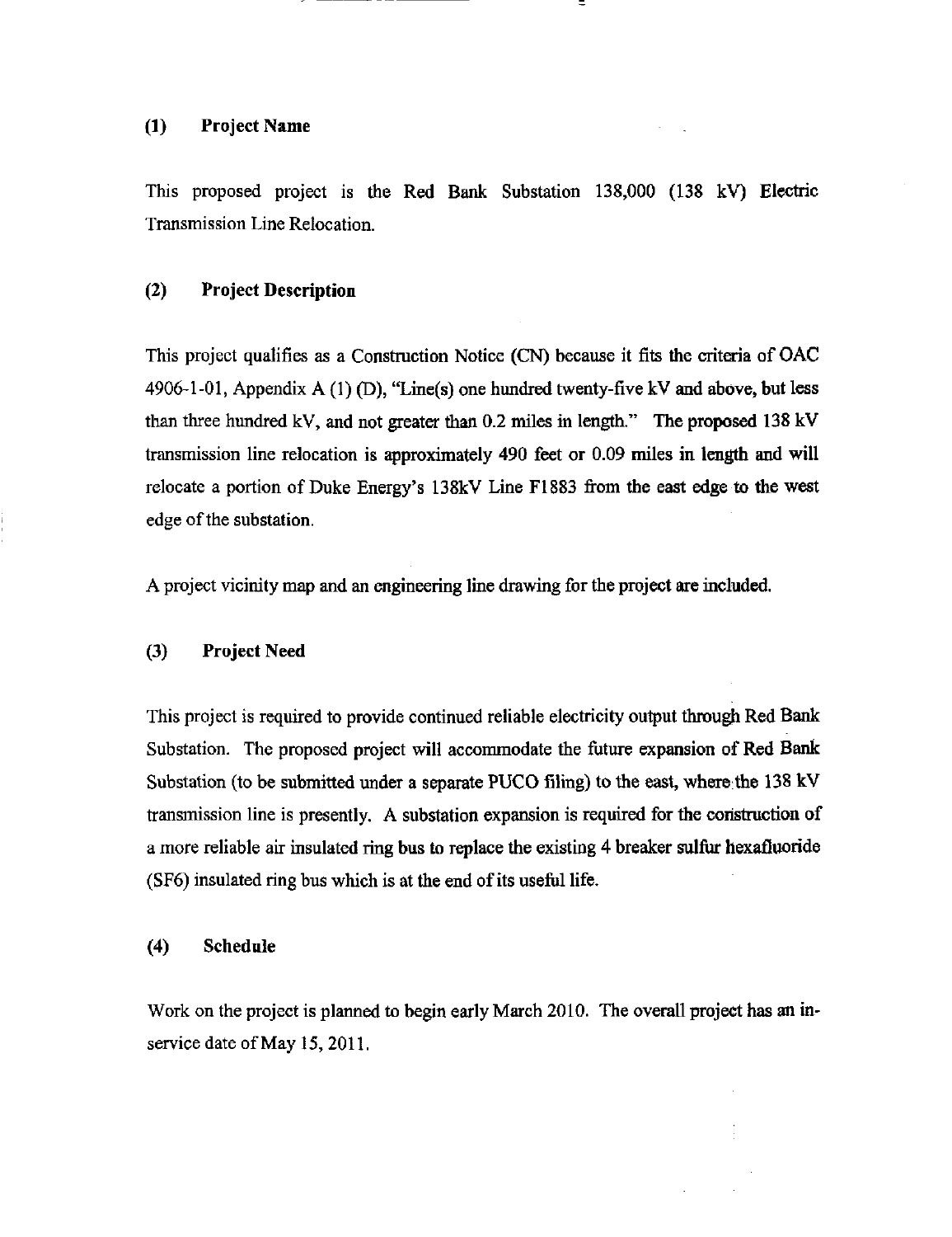#### (5) Estimated Costs

The project is expected to cost approximately \$336,000.

#### (6) Operating Characteristics

The proposed transmission line will continue to operate at 138 kV and require approximately 490 feet or 0.09 miles of relocated 1113ACSR45x7 conductor, 3 new steel poles, and the associated appurtenances. The locations of the new poles are identified on the included engineering line drawing. The pole heights will be 115, 110 and 95 feet, as shown on the structure specification drawings. Additional specifications for these structures are also included on the engineering line drawing.

#### (7) Area Maps and Directions to Project Area

A street line map of the project vicinity is attached to this CN; the smaller scale engineering line drawing also shows the project route relative to Red Bank and Brotherton Roads and the existing substation and other transmission lines.

One way to reach the project location from Columbus is to take  $I-71$  south for about 96 miles then take exit #9 south onto Red Bank Expressway. Continue on Red Bank for approximately 2 miles then turn right onto Brotherton Road, Red Bank Substation is immediately on the right (north).

#### (8) Property Agreements and Easements

The entirety of this project is on Duke Energy property and no additional easements are required.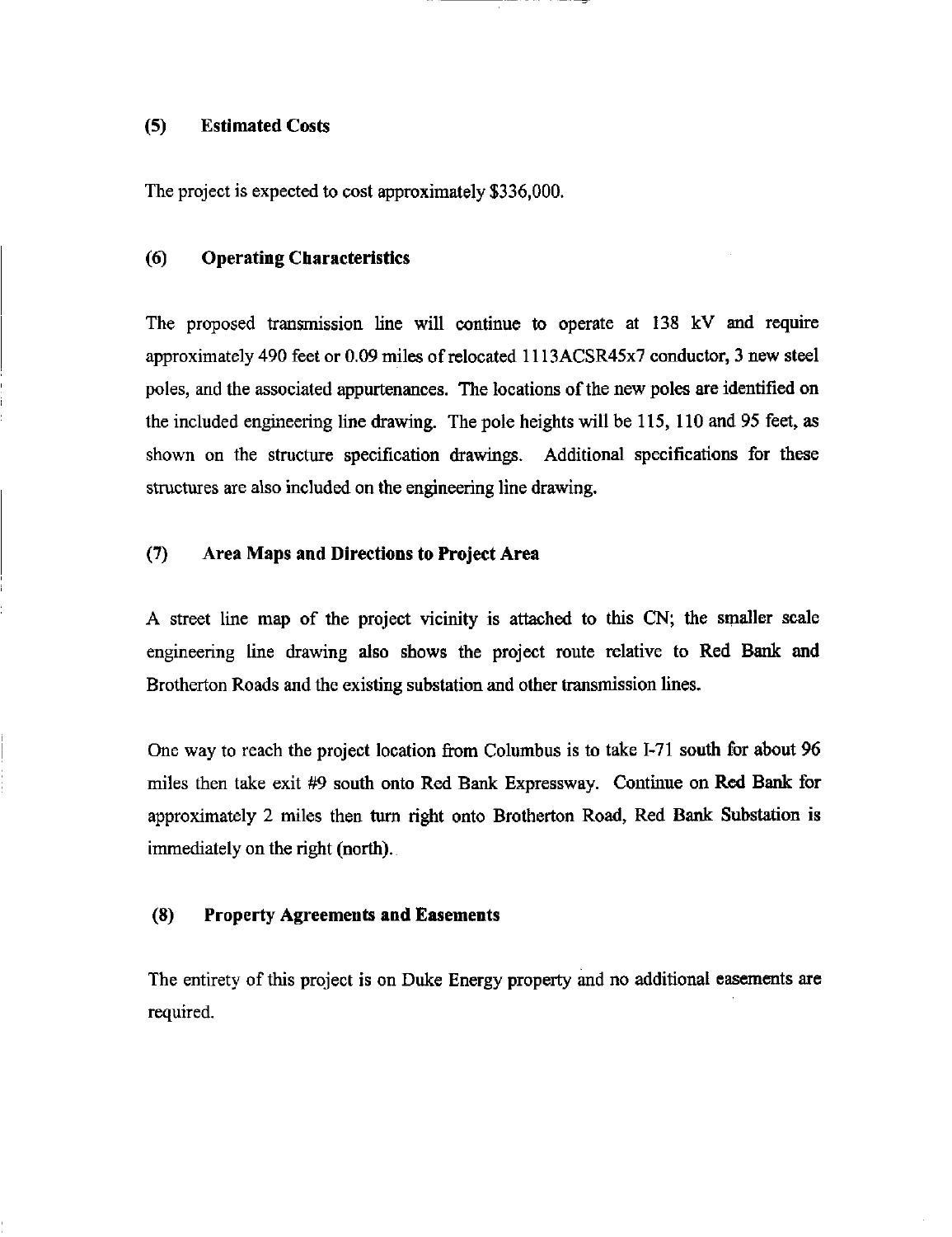#### (9) Notification of Officials

A copy of the letter transmitting this Construction Notice to the Mayor of The City of Cincinnati is included in Appendix A. No public information program, materials, or meetings were conducted for the siting of this proposed facility.

#### (10) Additional Information

(i) Electric and Magnetic Fields: Electric and magnetic fields are not expected to be significantly increased in the project vicinity due to the presence, and interference effects, of the existing 345 kV and 138 kV transmission lines and Red Bank Substation. The nearest residential structures are an apartment building/condo complex located approximately 750 feet east of Red Bank Substation on the opposite side of Red Bank Road,

(ii) Land use: Land use in project vicinity is a combination of light industrial and commercial properties. Land use under the project centerline is comprised of existing substation stone yard, maintained grass, or scrub/shrub vegetation with a few trees.

(iii) Ecology: No critical habitat for species of concern or individuals of such species was identified during a field survey conducted on December 3, 2010. No wetlands or surface drainage features are located under the proposed relocation, although a fiilly concrete-lined portion of Duck Creek is to the west of the relocation. Structure number 103C will require some clearing immediately around the pole location in an area dominated by Amur honeysuckle (Lonicera maackii) and a few hackberry (Celtis occidentalis) trees.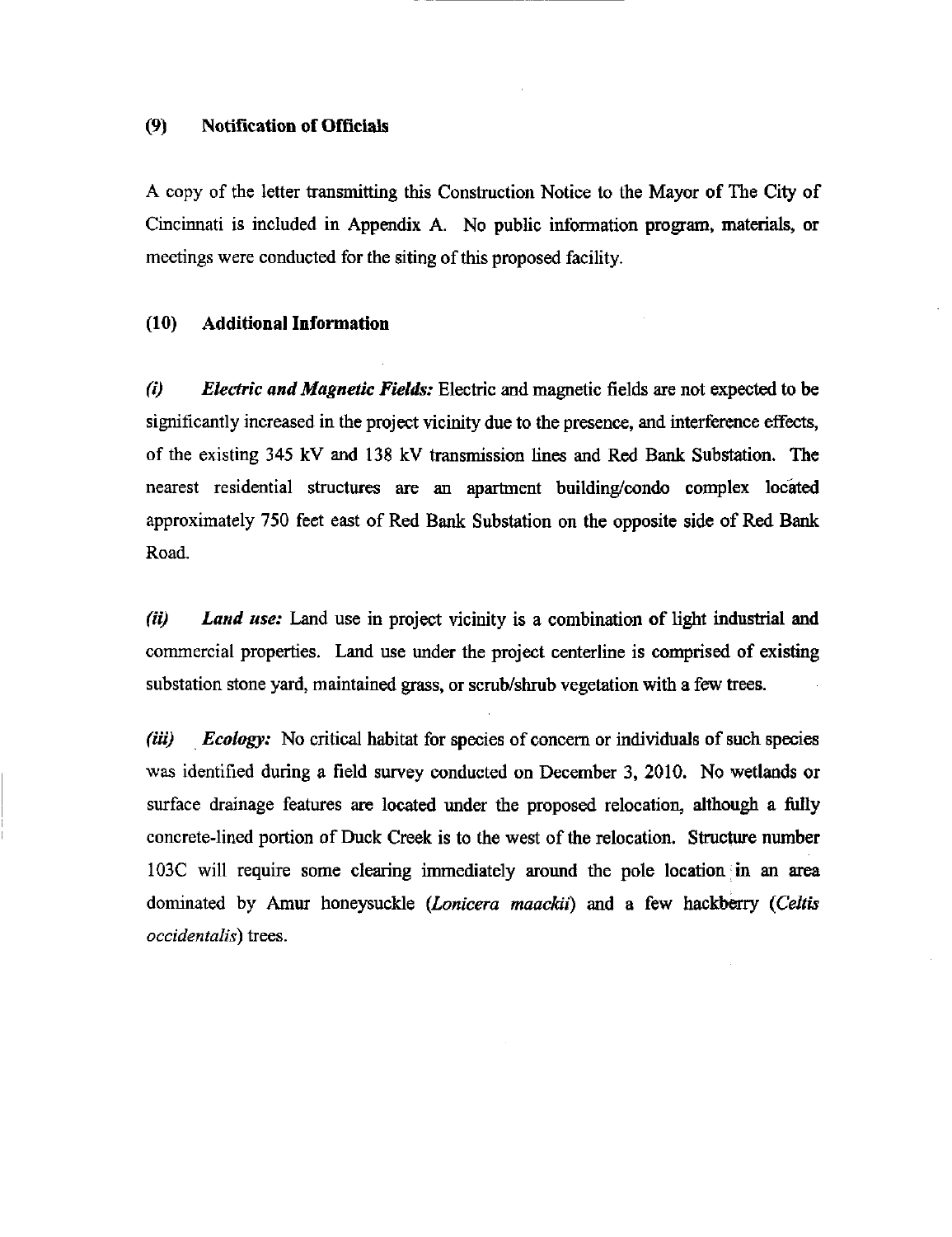### APPENDIX A

## LETTER TO OFFICIAL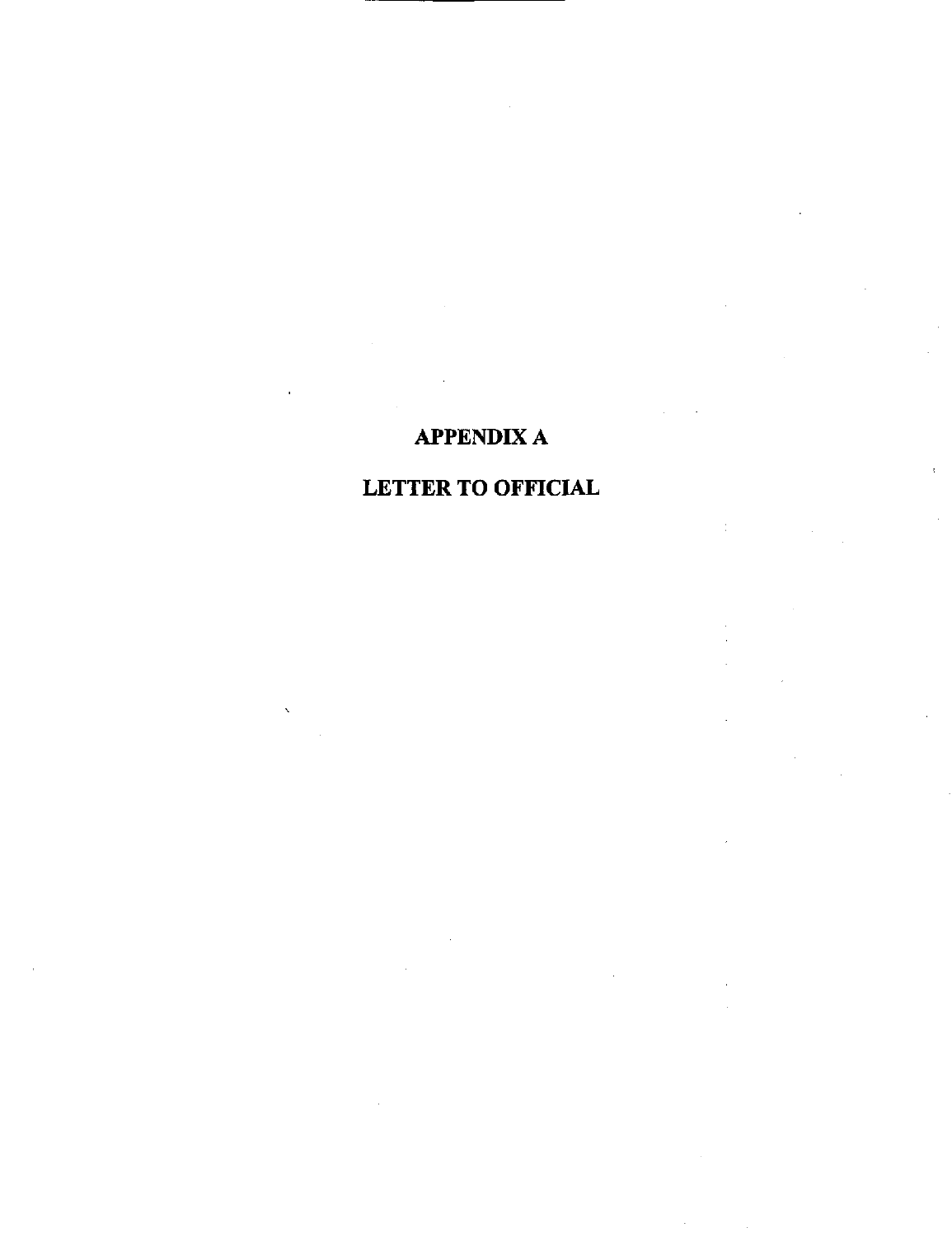December 20, 2010

Mayor Mark Mallory City of Cincinnati - Office of the Mayor 801 Plum St. Room 150 Cincinnati, OH 45202-1979

Dear Mayor Mallory:

RE: Red Bank Substation 138kV Electric Transmission Line Relocation

Please find enclosed a copy of a Construction Notice that Duke Energy Ohio sent to the Ohio Power Siting Board regarding the planned relocation of about 490 feet of 138 kV transmission line. This project is required in preparation for an upcoming expansion to Red Bank Substation, for which you will receive an additional notification.

In accordance with Ohio Administrative Code (OAC) 4906-1-01 Appendix A, we are required to prepare this Construction Notice for the Ohio Power Siting Board and in compliance with OAC 4906-11-02(C); we are hereby providing you with a copy. Please feel free to call me at  $(317)$  838-2428 if you have any questions about this project.

Sincerely,

Glenn E. Hauser Duke Energy Engineering

Enclosure

Cc Public Utilities Commission of Ohio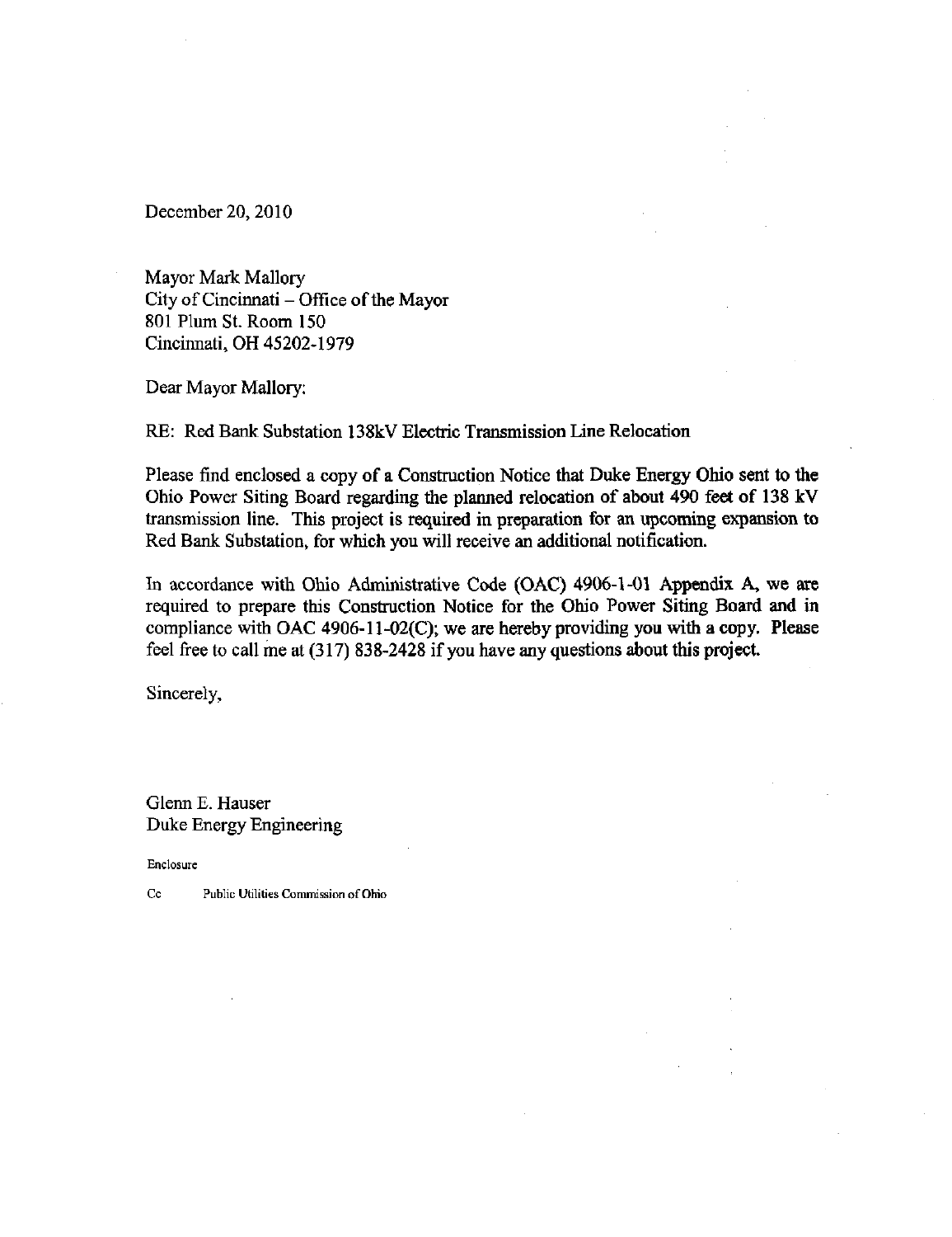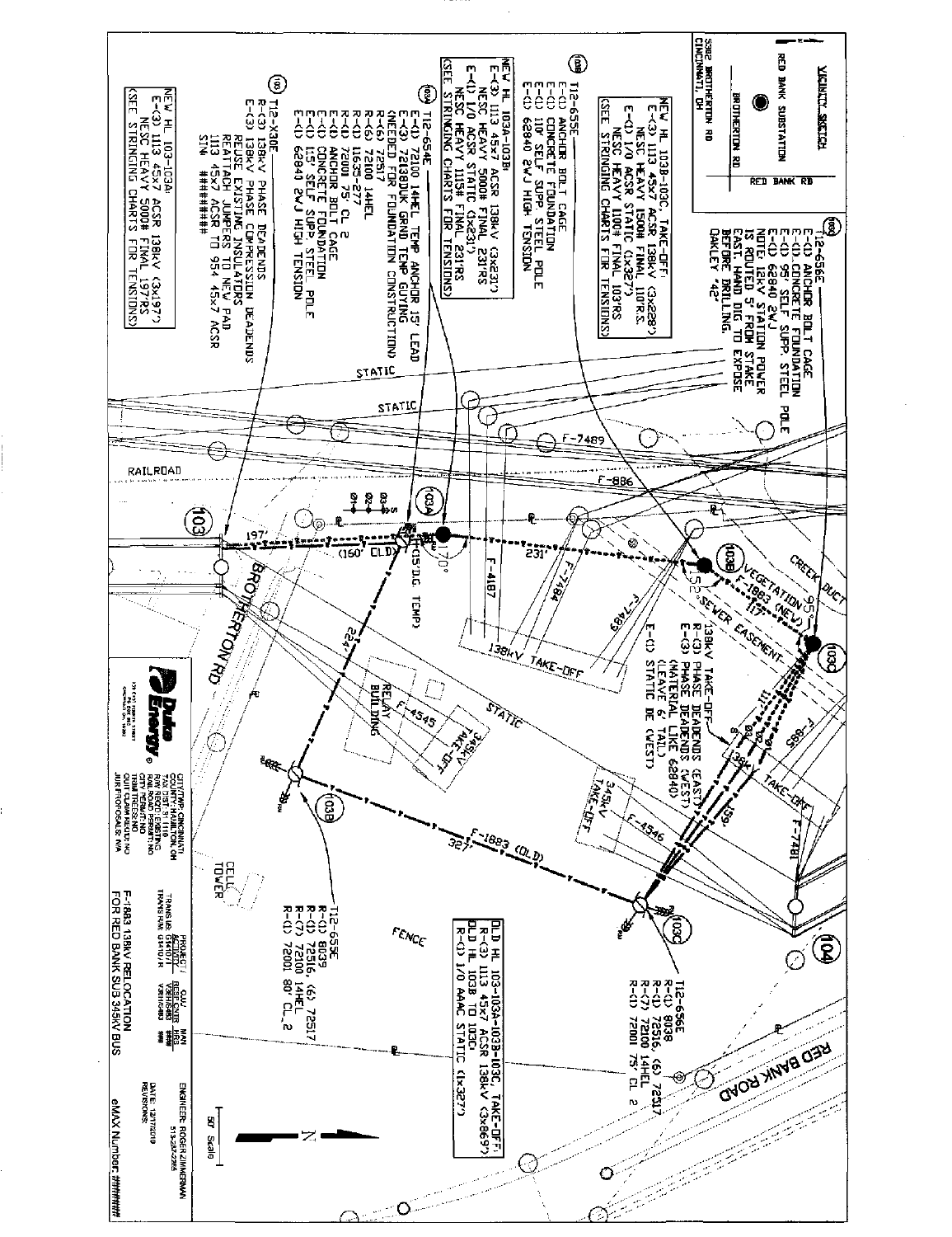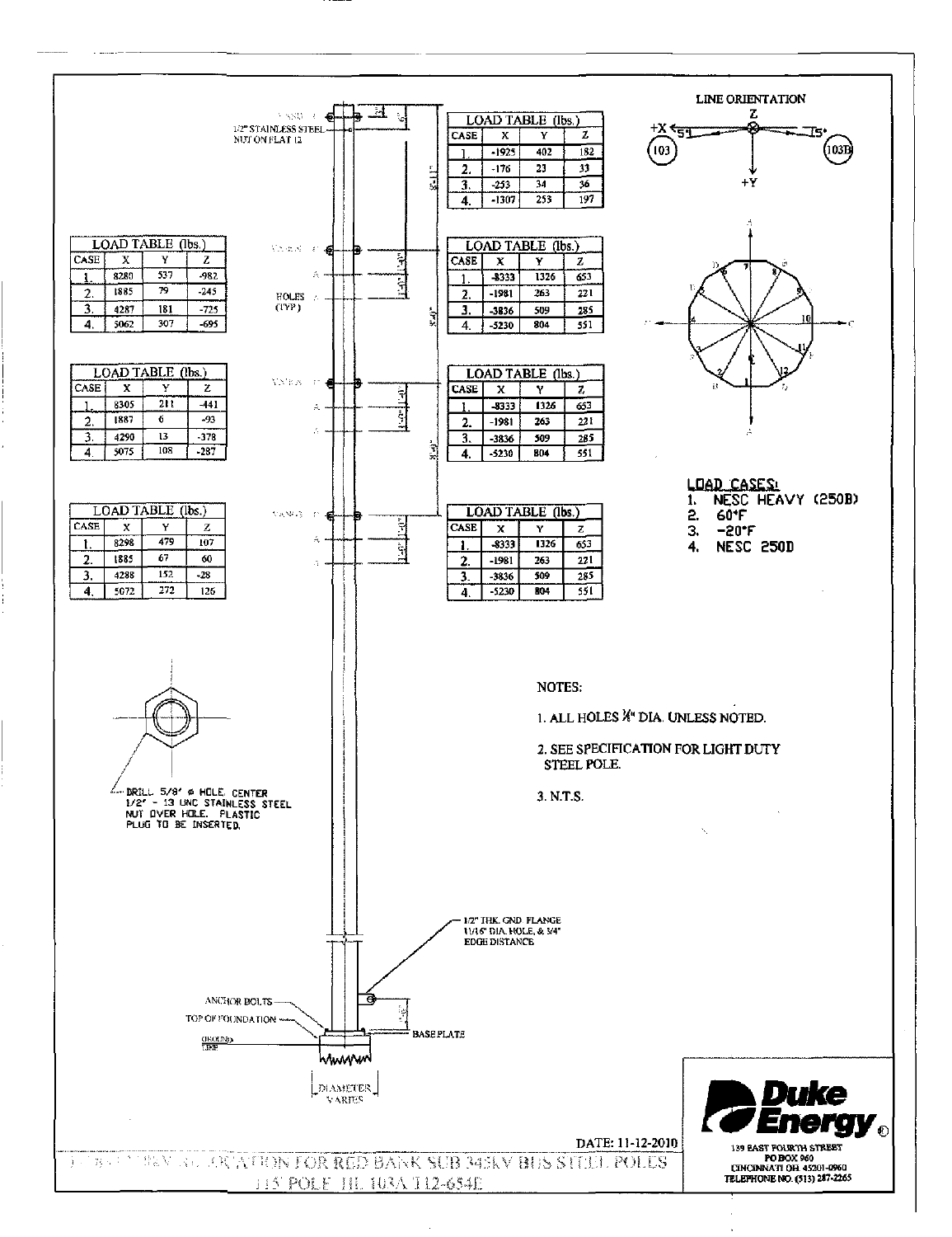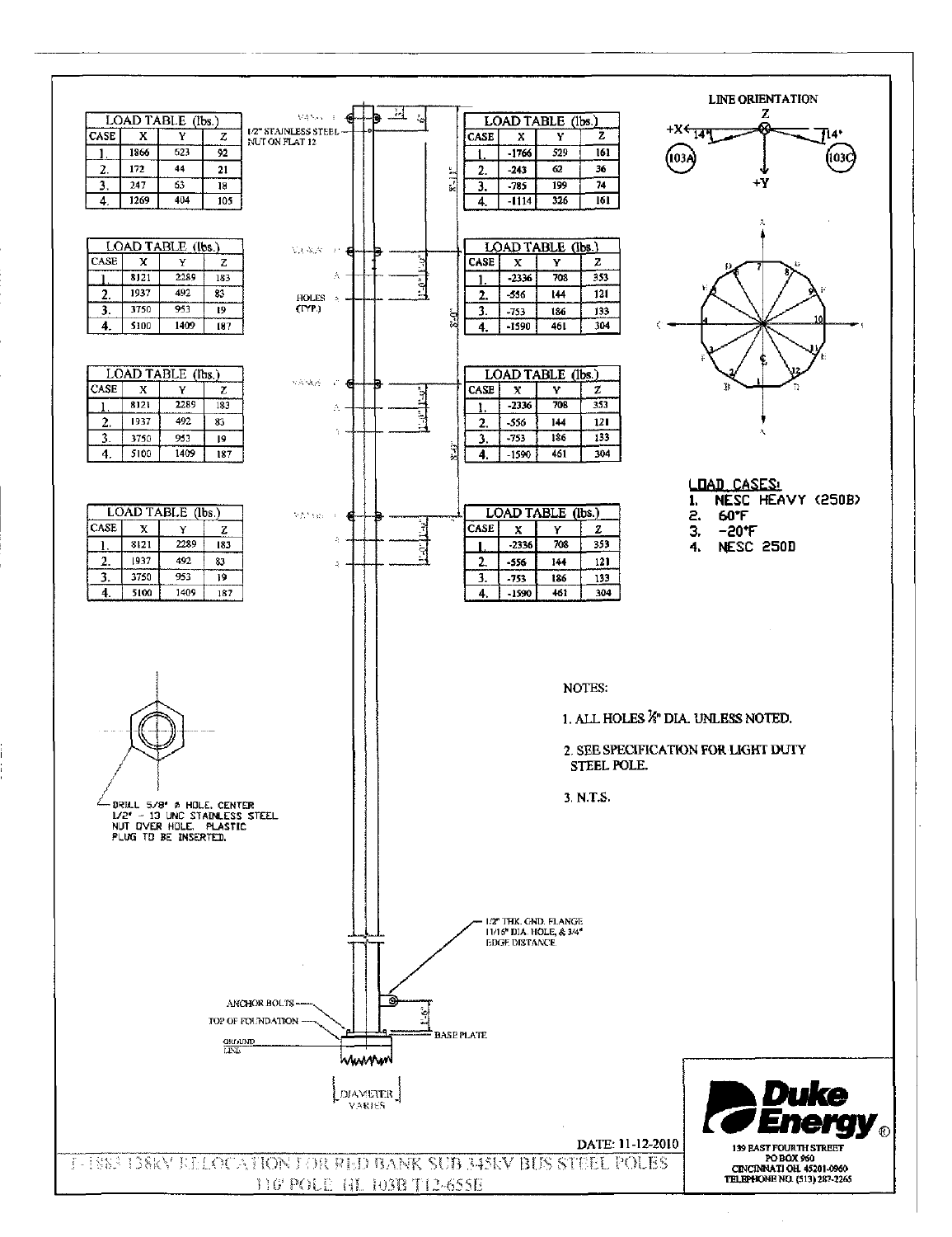